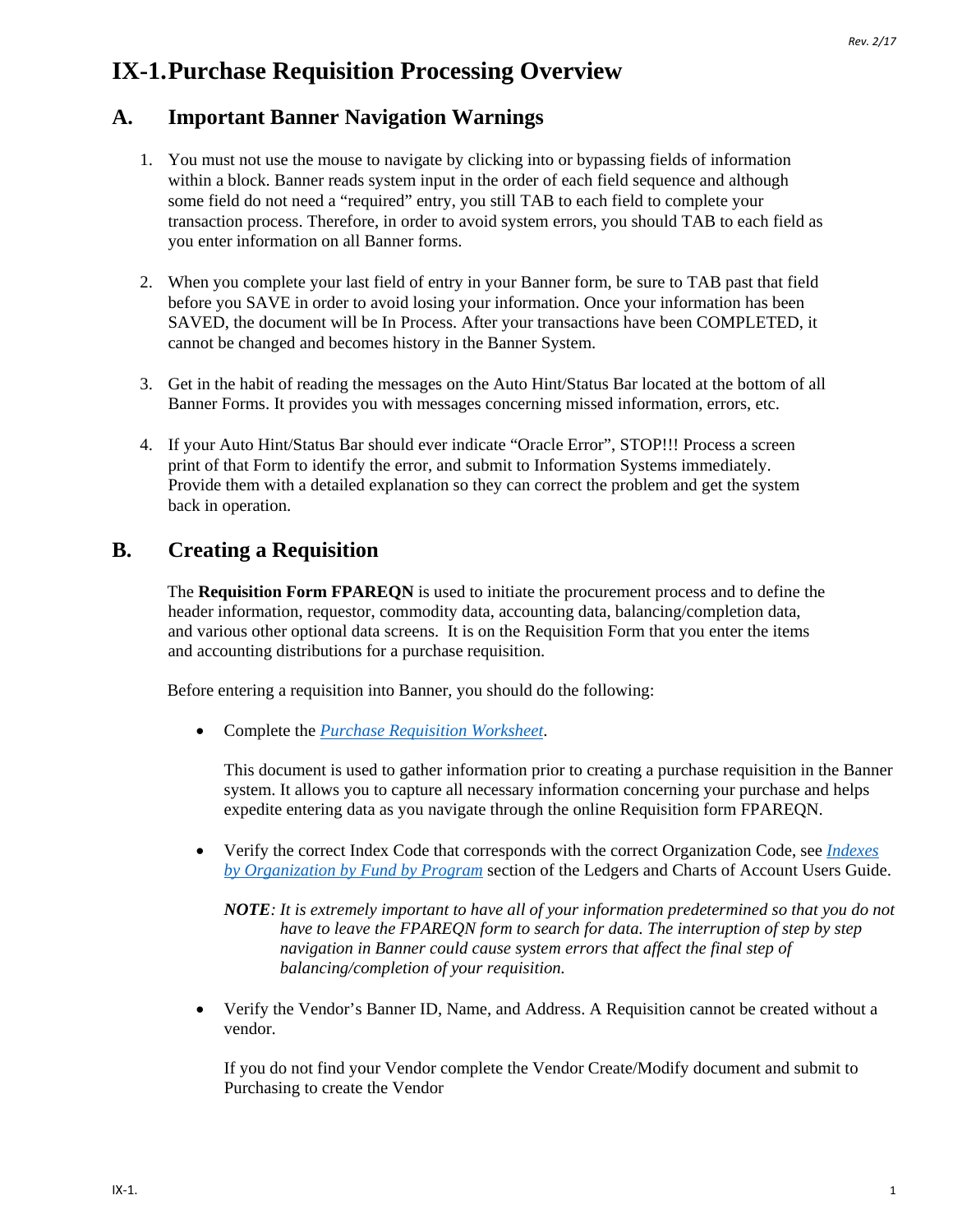- Information on what you are ordering:
	- 1) Item Description
	- 2) Quantity
	- 3) Unit Price
	- 4) Delivery Date

#### *NOTE: Contract Processing for single line Regular Purchase Order Contracts only: To process single line contracts, create one commodity line item with the entire dollar amount of the contract, and include detailed specifications of the contract in Line Item Text.*

• The Budget to be charged (Index, Fund, Organization, Account, Program, Activity, and Location, if applicable)

*NOTE: When multiple departmental FOAPs need to be charged to one requisition, the Level 4 (Dean) or Level 5 (Vice President or equivalent) may create the requisition for all chart of accounts and the organization elements under their requisition approval queues.*

• Check Organization budget status and availability of funds using FGIBAVL, FGIBDST, and if for a grant use FRIGITD.

If funds are not available complete a Budget Revision Request, signed by appropriate approvers and forward to Business Affairs – Accounting and Reporting for review and processing.

*NOTE: You will receive an NSF suspense message and the requisition will not complete if the FOAPAL being charged does not have sufficient budget funds.*

### **C. When is a Requisition Encumbered?**

When a requisition is **completed** – it is in reserve – meaning it holds the funds, that is, it acts like an encumbrance and reduces your funds available for future requisitions.

When a requisition is **incomplete** – it is in reserve – meaning it holds the funds.

The funds are encumbered when the purchase order is completed and posted.

Therefore, it is critical to track the status of all your requisitions…those that are put "in process" (incomplete requisitions) and also those that are complete. In order for funds to be encumbered, a purchase order must be completed by the NSU Business Affairs/Purchasing Section. Otherwise, there will be incomplete requests in the system that need to be removed in order to allow funds to be available for other purchases.

#### **Remember: Cancelling an incomplete requisition and a complete requisition removes the reservation.**

**FGRIDOC: Gives you a listing on all incomplete documents (requisitions, purchase orders, invoices, etc.)**

Each time an Invoice is entered against the Purchase Order the balance open on the PO/Encumbrance is reduced and the Commitment on the budget is reduced. When the PO/Encumbrance is closed, any remaining balance on the order is returned to the Budget Pool account.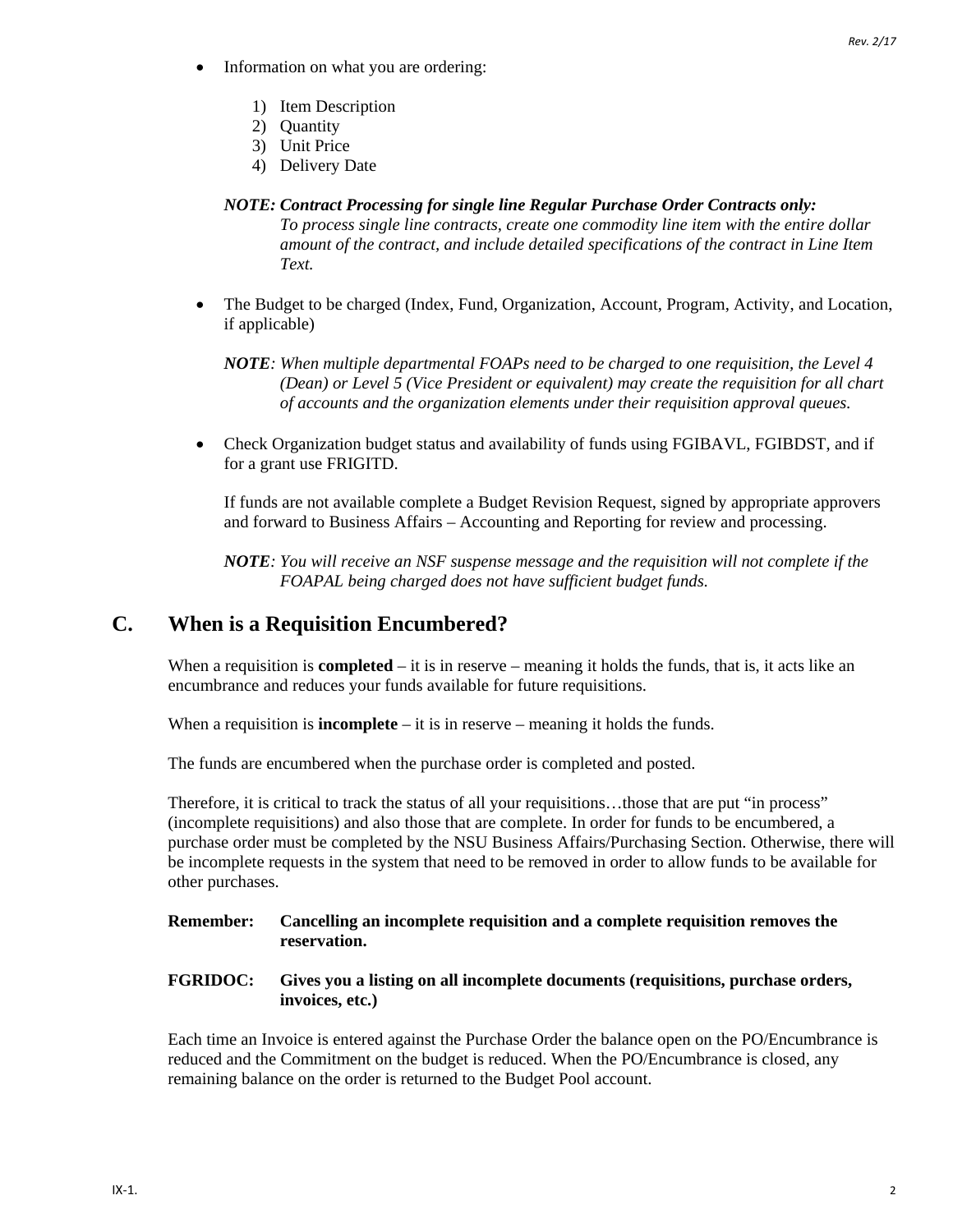### **D. Purchase Orders**

There are three types of purchase orders in *Banner*: regular purchase orders, standing purchase orders, and blanket orders. Regular and standing orders encumber funds, and blanket orders do not. The buyer in Purchasing will ultimately determine the type of purchase order to be created depending on the nature of the purchase and the NSU Purchase Order Type. You should however, create your requisition in accordance with the University's NSU Purchase Order Type and the appropriate Banner Purchase Order type.

The standing order is based on a dollar total, has a commodity description that is entered (commodity code not used), quantity and unit price that are multiplied together and placed in the Standing Order's item Amount Field.

### **Regular Purchase Orders:**

**Regular Purchase Orders** will be used unless otherwise specified, requiring 3-way matching: Purchase Order, Receiving, and Invoice for payment.

A regular order is based on quantities and unit prices of items specified. The requisitioner will process receiving for those items received. Therefore, the assigned buyer needs quantity and unit price information when processing a regular order.

• NSU Purchase Order Types requiring a Regular Purchase Order are:

CO – Confirming Order (< \$5,000) RC – Renewable Contract NW – Order Not Exceeding \$5,000 NC – Non-Competitive TO – Telephone Ouotes (\$5K-\$15K) SC – State Contract SB – Sealed Bid (> \$25,000)

RQ – Request for Quotes (\$15K-\$25K) PC – LaCarte Purchasing Card (P-Card)

#### **Regular Purchase Orders with Dollar Unit of Measure:**

There may be special circumstances to process a Regular Purchase Order that require no quantity and unit price of items specified. For these type purchases, enter a quantity of 1, the total amount of the encumbrance as the unit price and the commodity description to generate the expenditure total. Use Dollar Unit of Measure (DUM) only for line items that have varying unit cost. See the following examples:

Example 1: Yearly contract for diplomas and diploma covers. Partial payments are processed during the fiscal year based on quantity and unit prices that vary for the units purchased. Freight is paid for the multiple shipments during the year and the cost varies. Estimated yearly cost for shipping charges is \$3,000. Therefore, the line item for freight should read: Description Quantity U/M Unit Cost Total Cost Miscellaneous shipping charges 3,000.00 DUM 1.00 3,000

Example 2:

Yearly contract for copier maintenance.

The vendor bills the unit cost for copy charges which are five (5) decimal places, i.e. \$0.6589/copy. However, Banner only allows for four (4) decimal places, i.e. \$.0658. Because of rounding differences in the Purchase Order and the amount invoiced, invoicing will not process.

| Description                                | <b>Ouantity</b> | U/M | Unit Cost | <b>Total Cost</b> |
|--------------------------------------------|-----------------|-----|-----------|-------------------|
| Overages – Color Copies                    | 49.845.79 DUM   |     | 1.0000    | 49.845.79         |
| 756,500 $\omega$ .06589 each = \$49,845.79 |                 |     |           |                   |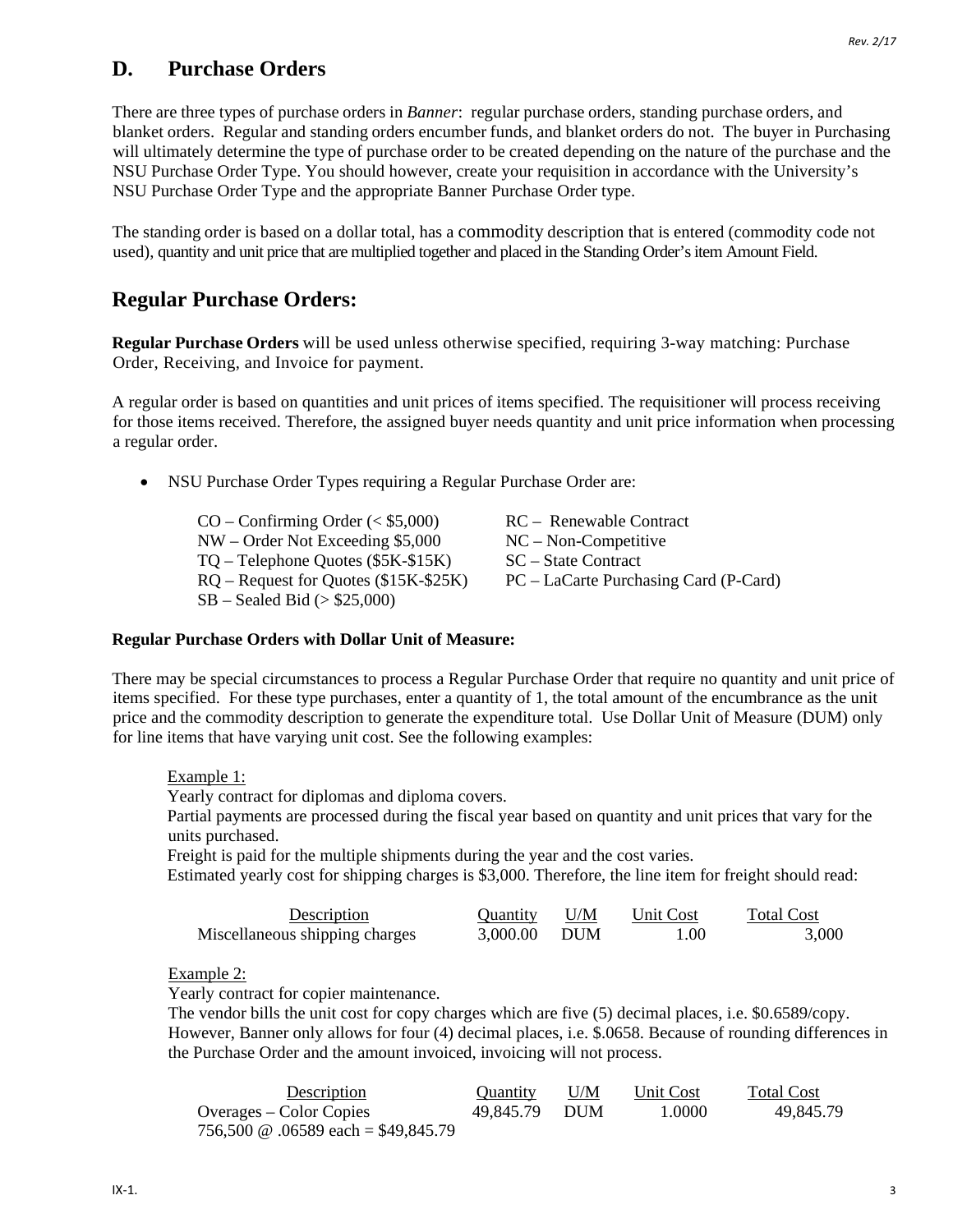When receiving for the Regular Purchase Order with Dollar Unit of Measure line item, receive the "dollars" to pay for the "DUM" line item. Always contact Purchasing to receive authority to create a Regular Purchase Order with Dollar Unit of Measure line item(s).

## **Standing Purchase Orders:**

For purchases that require no quantity or unit price, enter a quantity of 1 and total amount of the encumbrance as the unit price for the standing order as well as the commodity description to generate the expenditure total.

The standing order will permit 2-way matching, requiring a Purchase Order and Invoice for payment.

The encumbrance is based on total dollar amount, quantity times unit price. Departments do not have to process receiving.

Invoices received against standing orders with required supporting documentation and or actions are used to authorize payment.

Standing orders shall be used only for specific NSU Purchase Order Types.

#### *Limitations to a standing order:*

• NSU Purchase Order Types that will be processed as a Banner Standing Purchase Order are:

| LS – Watson Library Standing Order | $SM - Special Meals$       |
|------------------------------------|----------------------------|
| PB – Physical Plant Standing Order | $UP$ – University Printing |
| PS – Professional Service Contract | WR – University Warehouse  |

### **Blanket Purchase Orders:** *(Not Used by NSU)*

Banner Blanket Purchase Order type does not encumber funds and therefore will not be used by the University for procurement of goods and services.

Standing Orders and Blanket Orders shall share the same meaning at NSU. When one refers to a "Blanket" Request for Authorized Travel, etc., the Banner Standing Order type will be used. Therefore, a Blanket Order at NSU is a "Banner" Standing Purchase Order Type.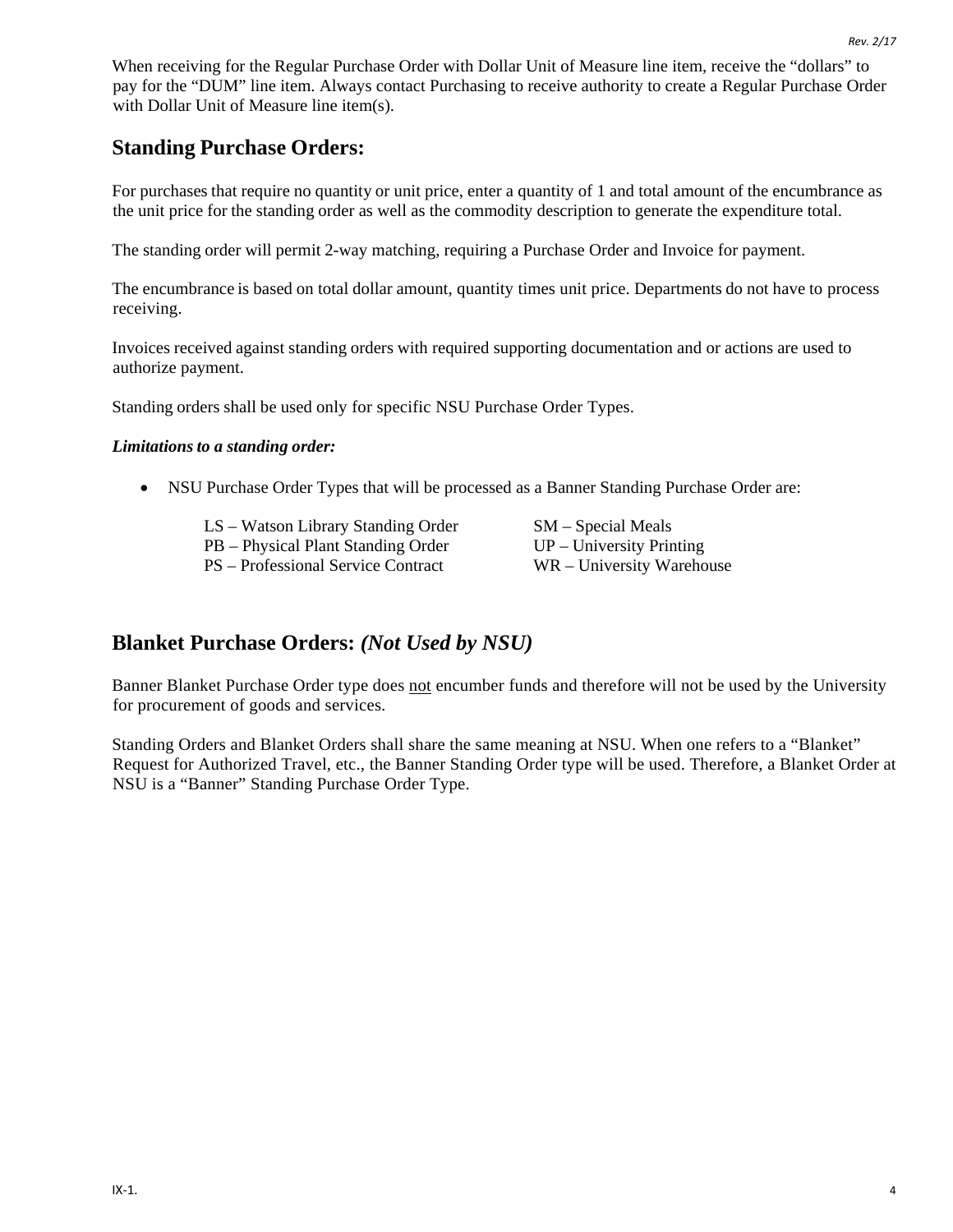## **Multiple Year Agreements:**

- Multiple-year Agreements:
	-
	- o Contract for Inspection, Certification & Yearbook<br>Maintenance of Fire Suppression and o Contract for Custodial Services Maintenance of Fire Suppression and<br>Fire Extinguisher Systems
	- o Contract for Maintenance, Inspection<br>and Certification of Fire Alarm Systems
	- o Contract for Cleaning of Varnado Hall
	- o Contract for Cable Services (Suddenlink)

### **Contracts for Multi-Year Agreements**

o Contract for Printing Current Sauce o Contract for Printing of Potpourri<br>
O Contract for Inspection, Certification & Yearbook

- 
- o Contract for Radio, TV Advertising, and<br>
o Internet Advertising
- 
- o Others when identified and authorized by<br>Purchasing

These are contract agreements for the first year of requested operating supplies/service/maintenance beginning July 1 and ending June  $30<sup>th</sup>$  and contain language for options to renew the contract for two additional twelve month periods at the same terms, conditions and prices in accordance with the provisions of the original bid proposal.

If future year requisitions are entered into the Banner system during the current year it will result in an NSF transaction. If the NSF is overridden your current year funds will be encumbered and not available. Therefore, the End User will not be required to process a requisition. Instead, the End User will complete the Requisition Worksheet listing all necessary contract specifications, attach to the Business Affairs Transmittal Cover Sheet and forward to Business Affairs-Purchasing Section. Allow enough lead time necessary for Business Affairs– Purchasing Section to follow the procurement restraints dictated by bidding requirements. The bid award should be finalized by June  $30<sup>th</sup>$  to avoid delays in processing a purchase order for the future fiscal year beginning July 1.

A Contract Award – Letter of Commitment for the first year of contract will be mailed to the successful bidder. This future year contract acceptance will serve as the binding agreement until Business Affairs-Purchasing Section creates a future year purchase order. Business Affairs-Purchasing Section will verify funds availability and process purchase orders after the year end close and the books open for the new fiscal year beginning July 1.

If Business Affairs-Purchasing Section creates a Regular Order, it will be based on unit prices of items specified and will be issued for the future year expenditure.

If Business Affairs-Purchasing Section creates a Standing Order, it is based on a lump sum dollar total, has a commodity description, and will be issued for the future year expenditure.

#### **Contracts for Renewal of Multi-Year Agreements**

Business Affairs-Purchasing Section will review all Multi-Year agreements prior to the expiration date of the first year contract period and will email the End User (Sample email) to confirm acceptance of the option to renew the contract for an additional twelve month period at the same terms, conditions and prices. The End User should respond and also specify any changes in accounting codes for review in preparation of new fiscal year budget analysis.

Upon confirmation of contract renewals from the End Users, Business Affair-Purchasing Section will mail the vendor a Letter of Contract Renewal requesting acceptance of the option to renew for an additional twelve month period in accordance with the provisions of original bid proposal for the same terms, conditions, and prices, only and if appropriated by the Legislature of the State of Louisiana.

The End User will not be required to process a requisition on contract renewals. Once the fiscal year end close is completed and Banner is available for data entry, Business Affairs-Purchasing Section will process a purchase order based upon the End User's email and the vendor's signed Letter of Contract Renewal acceptance.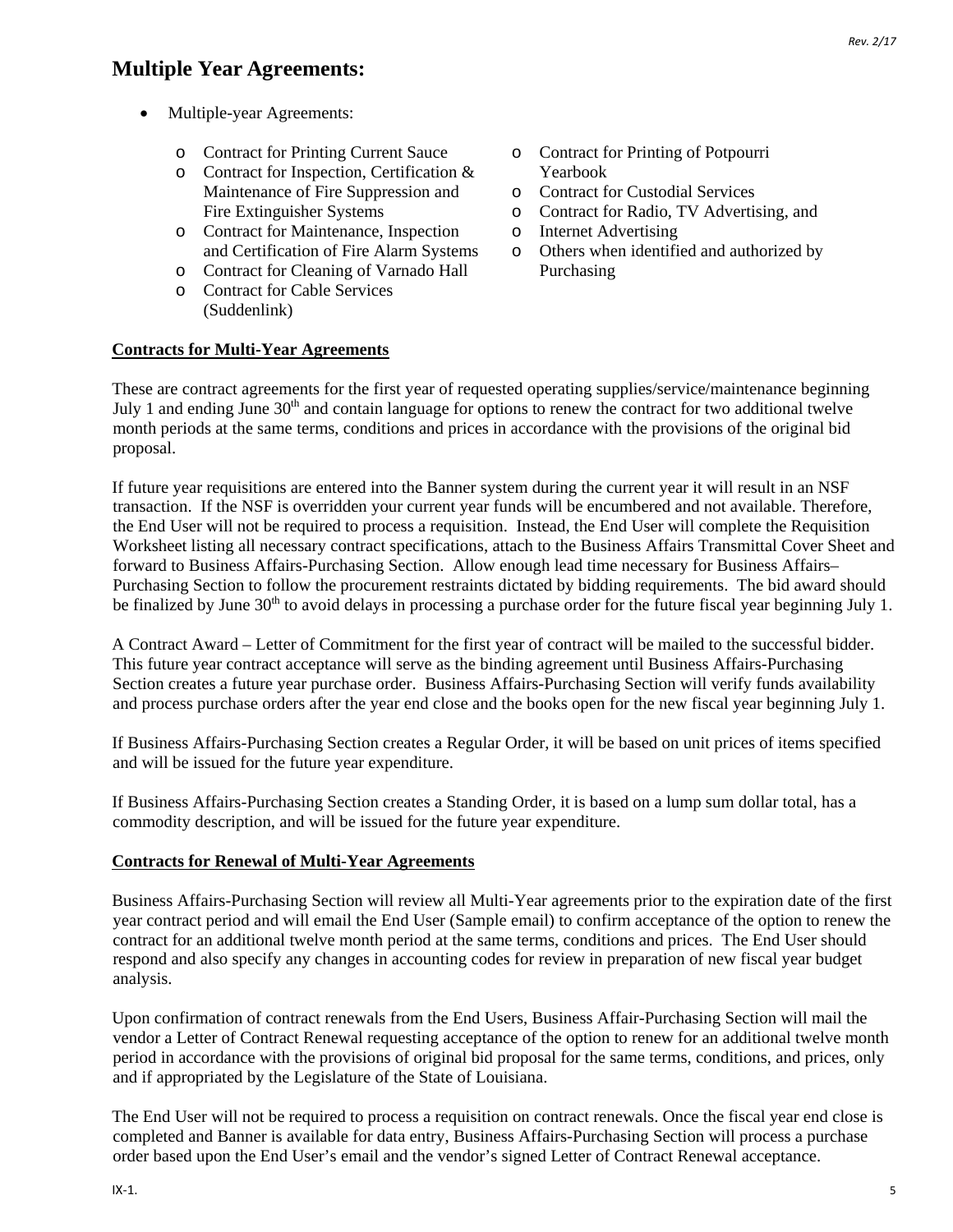The following are examples of contracts for renewal of Multi-Year Agreements that are revenue or cost commitments: **Contract Type**

| <b>Budget Unit</b>                                           | <b>Index</b>     | Contract Type<br><b>Expenditure</b>   | <b>Revenue</b> | <b>Contract Purpose</b>                                               |
|--------------------------------------------------------------|------------------|---------------------------------------|----------------|-----------------------------------------------------------------------|
| Library                                                      | 104110           | X                                     |                | Reader/Printer Maintenance                                            |
| Registrar's Office                                           | 105680           | $\overline{X}$                        |                | Printing of NSU Catalog                                               |
| <b>University Recruiting</b>                                 | 105720           | $\overline{\textbf{X}}$               |                | C <sub>2</sub> seat i <sub>2</sub> Precedent                          |
| <b>Business Affairs</b>                                      | 106010           | $\overline{X}$                        |                | Student Loan Acct. Maintenance                                        |
| Registrar's Office                                           | 106050           | $\overline{\text{X}}$                 |                | Printing of Diplomas & Covers                                         |
| Physical Plant (Nursing)                                     | 106120           | $\mathbf X$                           |                | Security - Shreveport                                                 |
| Alumni/University Advancement                                | 106170           | $\overline{\textbf{X}}$               |                | 2 seat i2 Precedent (electric) golf cart                              |
| Printing                                                     | 106203           | $\mathbf X$                           |                | 2 seat i2 Precedent (electric) golf cart                              |
| Printing                                                     | 106203           | $\bold{X}$                            |                | Maintenance of Printing Equipment                                     |
| Print Shop                                                   | 106383           | $\overline{X}$                        |                | Konica Maintenance - BizHub X7000                                     |
| <b>University Police</b>                                     | 106385           | $\mathbf X$                           |                | 4 each - Villager 4 (electric)                                        |
| Athletics - VP Ext. Affairs                                  | 106984           | $\overline{\textbf{X}}$               |                | Database for Athletic Dept                                            |
| President's Office                                           | 107010           | $\bold{X}$                            |                | 2 seat i2 Precedent (electric) golf cart                              |
| Physical Plant/Grounds                                       | 107030           | $\mathbf X$                           |                | CarryAll 1 cart (gas)                                                 |
| Physical Plant/Warehouse                                     | 107030           | $\overline{\text{X}}$                 |                | CarryAll 1 cart (ELECTRIC)                                            |
| Telecommunications                                           | 107100           | $\bold{X}$                            |                | Nortel Telephone Equip. Maintenance                                   |
| Physical Plant/Grounds                                       | 107205           | $\bold{X}$<br>$\overline{\text{X}}$   |                | Waste Management - Natchitoches                                       |
| University Affairs/Custodial<br>University Affairs/Custodial | 107230           | $\bold{X}$                            |                | Custodial Services - Rapides General<br><b>Custodial Service</b>      |
| Physical Plant - Bldg. Use                                   | 107233<br>107234 | $\bold{X}$                            |                | Dust Control Services - Mats                                          |
| Physical Plant - Utilities                                   | 107470           | $\overline{\mathbf{X}}$               |                | Maintenance - Pressure Safety Valves                                  |
| <b>Environmental Services</b>                                | 107470           | $\mathbf X$                           |                | Parts Washers                                                         |
| One Card                                                     | 415200           | $\overline{X}$                        |                | Cash Net Annual Subscription                                          |
| <b>Student Union Activities</b>                              | 415410           | $\mathbf X$                           |                | 2 seat i2 Precedent (electric) golf cart                              |
| <b>Auxiliary Services</b>                                    | 415875           | $\bold{X}$                            |                | Custodial Service-Varnado Hall                                        |
| <b>Auxiliary Services</b>                                    | 415875           | $\overline{X}$                        |                | Cable TV - VARNADO ONLY (5 mths)                                      |
| Recreation Complex-Pool                                      | 416020           | X                                     |                | Pool Repairs                                                          |
|                                                              | 416030           |                                       |                |                                                                       |
| Recreation Complex - Golf                                    | 416025           | X                                     |                | <b>Golf Cart Rentals</b>                                              |
|                                                              |                  |                                       |                | Golf Course Supplies & Maintenance                                    |
|                                                              |                  |                                       |                | Bucket Truck Rental & Stump Grinding                                  |
| Athletics                                                    | 417310           | $\mathbf X$                           |                | Athletic Insurance                                                    |
| Athletics                                                    | 417340           | $\overline{\text{X}}$                 |                | <b>Helmet Reconditioning</b>                                          |
| Student Life                                                 | 527165           | $\bold{X}$                            |                | 2 seat i2 Precedent (electric) golf cart                              |
| <b>Auxiliary Services</b>                                    | 527175           | $\bold{X}$                            |                | <b>Insurance - Special Programs</b>                                   |
| Academics - TIP/Advance                                      | 527195           | $\mathbf X$                           |                | Food Service TIP/Advance                                              |
| <b>Student Tech Fee</b>                                      | 527481           | $\mathbf X$                           |                | CarryAll 1 cart (electric) - 2 carts                                  |
| CAPA                                                         | 527505           | $\overline{X}$                        |                | Golf Cart- Carryall 700 gas                                           |
| Physical Plant -Building Use                                 | 775004           | $\mathbf X$                           |                | Maintenance - Elevator                                                |
| Physical Plant -Maintenance                                  | 775004           | $\overline{\textbf{X}}$               |                | <b>Boilers</b> -Preventative Maintenance                              |
| Physical Plant -Building Use<br><b>Environmental Health</b>  | 775004           | $\overline{X}$                        |                | Chiller Inspection-Shreveport & Natch                                 |
| Physical Plant-Bldg. Use                                     | 775004<br>775004 | $\mathbf X$<br>$\overline{\text{X}}$  |                | Certification of Chemical Fume Hoods                                  |
| Physical Plant - Nurse Center                                | 775009           | $\boldsymbol{\mathrm{X}}$             |                | Maintenance -Clayton Steam Generator<br>Waste Disposal - Shreveport   |
| Physical Plant                                               | 775009           | $\overline{X}$                        |                | Lawn Care - Shreveport, Leesville, Nat                                |
|                                                              | 775016           |                                       |                |                                                                       |
| Physical Plant - Leesville                                   | 775016           | $\mathbf X$                           |                | Waste Disposal - Ft. Polk                                             |
| Physical Plant                                               | 775070           | $\mathbf X$                           |                | Flooring - Refinishing of Wood Floors                                 |
| Physical Plant - Street Maintenance                          | 776017           | $\overline{\textbf{X}}$               |                | <b>Street Striping</b>                                                |
| Publishing                                                   | 990110           | $\overline{\textbf{X}}$               |                | Printing of Argus magazine                                            |
| Publishing - Current Sauce                                   | 990150           | $\overline{\textbf{X}}$               |                | Printing - Current Sauce                                              |
| Athletics                                                    | 990311           | $\mathbf X$                           |                | CarryAll 1 golf cart (gas)                                            |
|                                                              |                  |                                       |                | Maintenance to Athletic Fields                                        |
|                                                              |                  |                                       |                | Athletic Facilities Grounds Maintenance                               |
| Publishing -Potpourri                                        | 990600           | $\overline{\textbf{X}}$               |                | Printing - Potpourri Yearbook                                         |
| Publishing -Potpourri                                        | 990600           | $\overline{\text{X}}$                 |                | Yearbook Pictures - Potpourri                                         |
| <b>Auxiliary Services</b>                                    | Multiple         |                                       | X              | Laundry Machines - Natchitoches                                       |
|                                                              |                  |                                       |                | <b>Bookstore Lease</b>                                                |
| <b>Auxiliary Services</b>                                    | Multiple         | $\mathbf X$                           |                | Cable TV                                                              |
| <b>Business Affairs</b>                                      | Multiple         |                                       | $\mathbf X$    | <b>Collection - Institutional Receivables</b>                         |
|                                                              |                  |                                       |                | Collection - Student Loans & Perkins Loans                            |
| <b>Physical Plant</b>                                        | Multiple         | $\overline{\textbf{X}}$<br>$\bold{X}$ |                | Fire Suppression, & Fire Extinguishers                                |
| Physical Plant<br><b>Auxiliary Services</b>                  | Multiple         |                                       | X              | Fire Alarms-Maintenance & Monitoring<br>Automated Vending - Leesville |
|                                                              | Revenue          |                                       |                | Can Vending - Natchitoches                                            |
|                                                              |                  |                                       |                | Contract for Banking, Debit Card, ATM, Demon Card Services            |
|                                                              |                  |                                       |                | Food Service                                                          |
|                                                              |                  |                                       |                | Food Vending - Natchitoches                                           |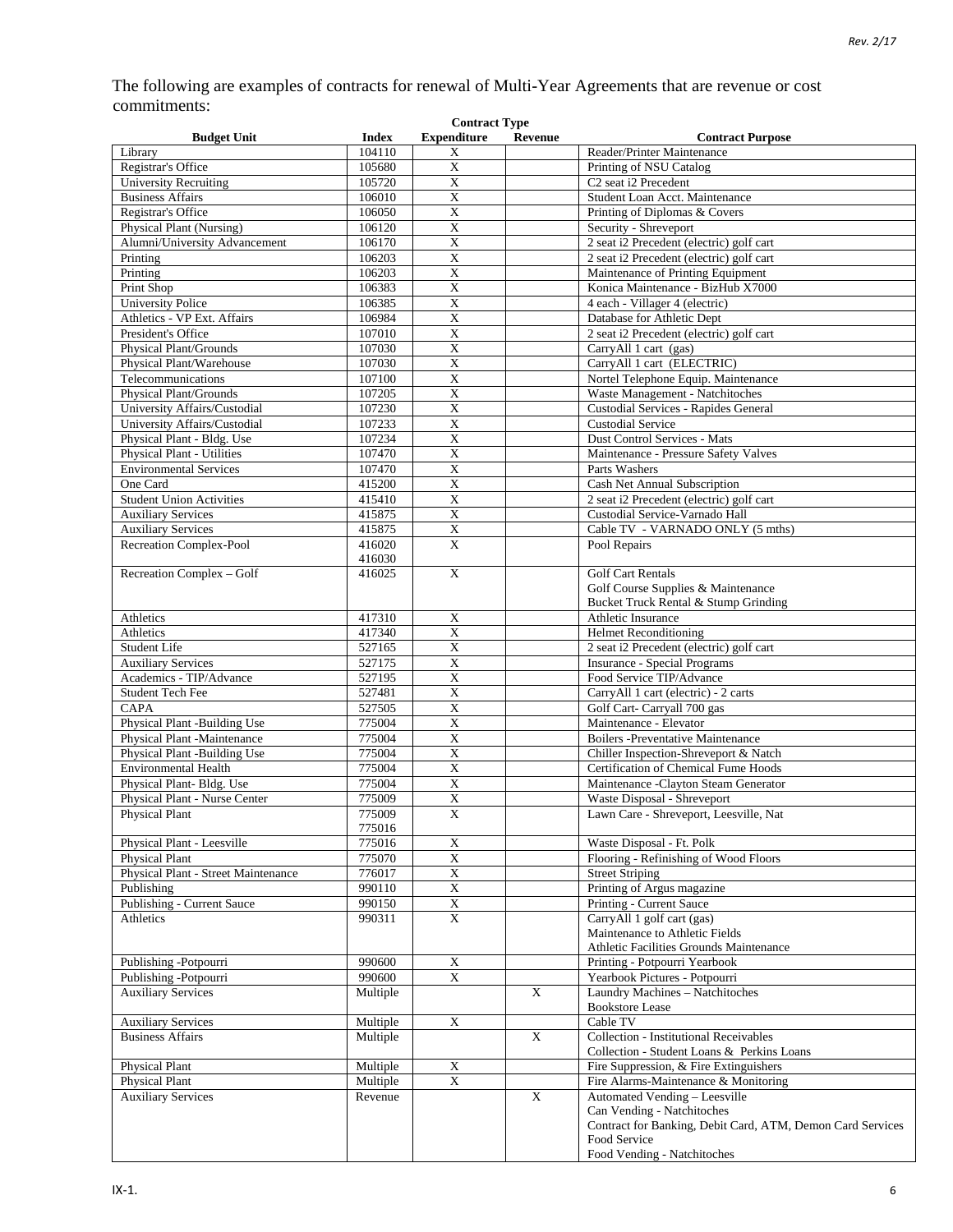*Rev. 2/17*

| <b>Budget Unit</b>        | <b>Index</b> | <b>Expenditure</b> | Revenue | <b>Contract Purpose</b>                                     |
|---------------------------|--------------|--------------------|---------|-------------------------------------------------------------|
|                           |              |                    |         | <b>Automated Vending - Shreveport</b>                       |
| <b>Business Affairs</b>   | Revenue      |                    | Х       | <b>Lockbox Services</b>                                     |
|                           |              |                    |         | <b>Collections Services Contract</b>                        |
| Registrar's Office        | Revenue      |                    |         | <b>Graduation Pictures</b>                                  |
| <b>Student Services</b>   | Revenue      |                    |         | <b>Student Insurance</b>                                    |
| Telecommunications        | Revenue      |                    |         | Antenna Site Agreement                                      |
| <b>University Affairs</b> | Revenue      |                    | X       | Agricultural Lease-Crow Property in DeSoto Parish, LA Tract |
|                           |              |                    |         | 4275                                                        |

**Contract Type**

### **Processing Future Year Purchase Requisitions/Purchase Orders**

If future year requisitions are entered into the Banner system during the current year it will result in an NSF transaction. If the NSF is overridden your current year funds will be encumbered and not available.

Therefore, the End User will not process a requisition for a future year expenditure. Instead, the End User will complete the Requisition Worksheet listing all necessary item descriptions, quantities, unit prices and amounts, attach to the Business Affairs Transmittal Cover Sheet and forward to Business Affairs-Purchasing Section. Allow enough lead time necessary for Business Affairs-Purchasing Section to follow the procurement restraints dictated by bidding requirements if applicable. Bid awards should be finalized by June  $30<sup>th</sup>$  to avoid delays in processing purchase orders for the future fiscal year beginning July 1.

Business Affairs-Purchasing Section will verify funds availability prior to creating future year purchase orders. All purchase orders will be processed after year end close and the books open for the new fiscal year beginning July 1.

### **E. Querying**

The **Requisition Query Form FPIREQN** serves as a companion query form in Banner. **Requisition Form FPAREQN** allows you to query information about all requisitions and their status.

The **Document by User Form FOADOCU** allows the user to view documents by User ID, document type, certain activity date, or a range of dates and status.

The **Document History Form FOIDOCH** allows the user to enter any finance document number and then see all other associated finance documents.

The **Approval History Form FOAUAPP** allows the users to view the approval history for a particular document.

## **F. Fixed Assets – Equipment Orders**

Special considerations are required when purchasing Fixed Assets - Equipment. Fixed Assets - Equipment Purchase requisition processing is contained in Creating a Requisition – FPAREQN in this User's Guide.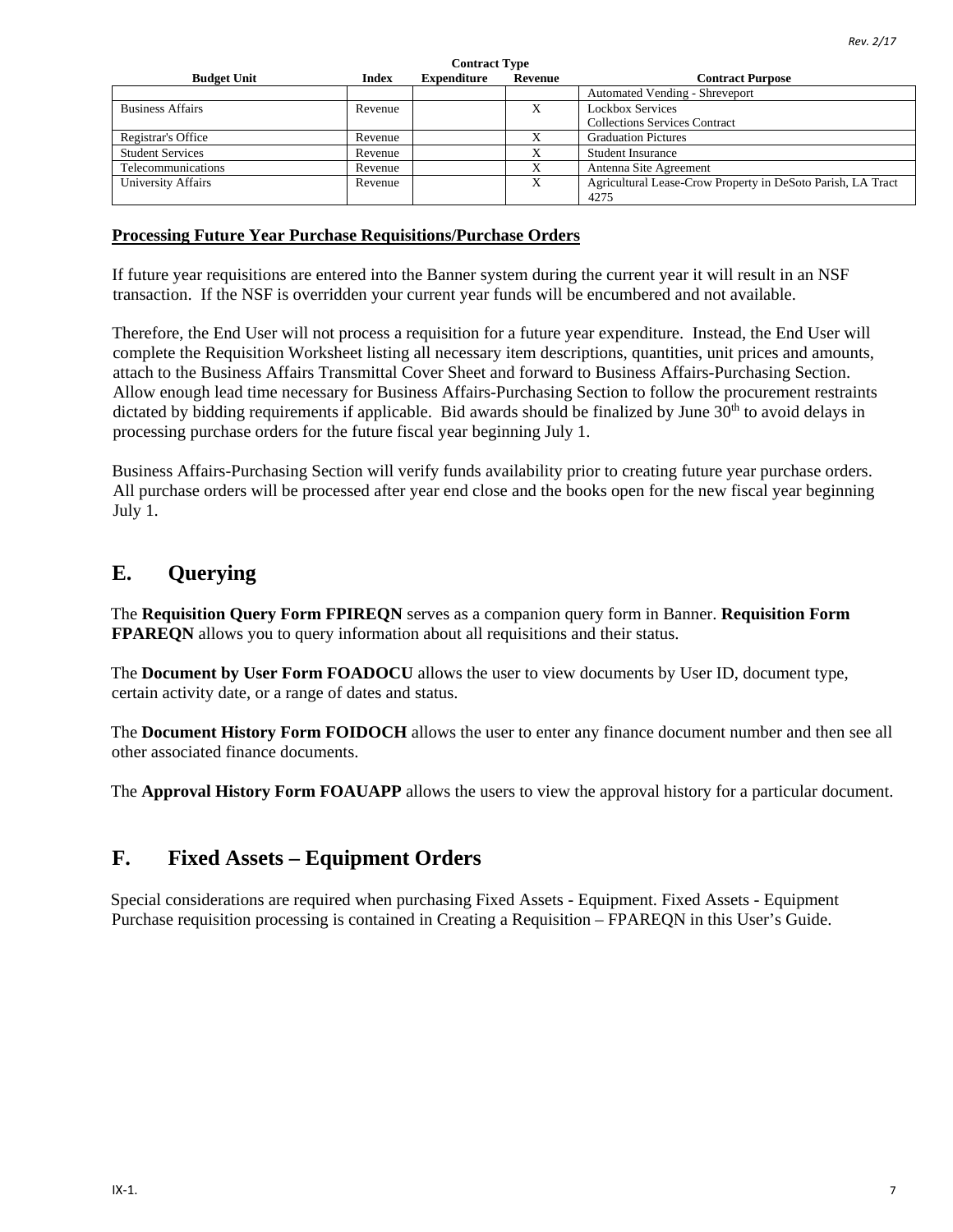### **G. Procurement Text Entry**

Use the Procurement Text Entry Form [FOAPOXT] to enter text from the following Requisition Entry Header blocks:

- Requestor/Delivery block: Select 'Document Text [FOAPOXT]' from the 'Options' menu and perform a 'Next Block' to access the Text Field.
- Commodity/Accounting block: Select 'Item Text [FOAPOXT]' from the 'Options' menu and perform a 'Next Block' to access the Text Field.

*NOTE: Item Text is used to add additional description to the Commodity Line Item.* 

This form is used to communicate information to a buyer pertaining to the requisition or to add information to print on the purchase order for the vendor.

### **H. Commodity (Line Item) Level Accounting vs. Document Level Accounting**

### **Commodity Level Accounting**

Commodity Level Accounting is the default for all requisitions. Therefore, the "Document Level Accounting" checkbox will be unchecked in order to assign accounting distribution to each commodity (line items) record.

*NOTE: Commodity Level Accounting should be used when charging one commodity line item to multiple FOAPALs OR multiple commodity line items to multiple FOAPALs.* 

*Document Level Accounting may give rounding errors when entering/splitting between multiple FOAPALs. Also, avoid entering FOAPALs by percentage, instead enter the exact amounts you wish to allocate to each FOAPAL.*

Commodity Level Accounting requires you to assign one or more FOAPALs to each specific commodity line items. Commodity Level Accounting is more accurate than Document Level Accounting. It also makes complex splits easier since the user can easily view the exact FOAPAL or FOAPALs each commodity has associated with it. When assigning split account distributions on the same PO, Commodity Level Accounting will ensure exact amounts from the appropriate FOAPALs are used to avoid over charging the wrong FOAPAL.

#### **Document Level Accounting**

**IMPORTANT:** Do not use Document Level Accounting.

Document Level Accounting expects and manages accounting distributions for the document in total. Document Level Accounting may cause rounding errors because the system assigns account distributions at the document level, rather than to specific line items.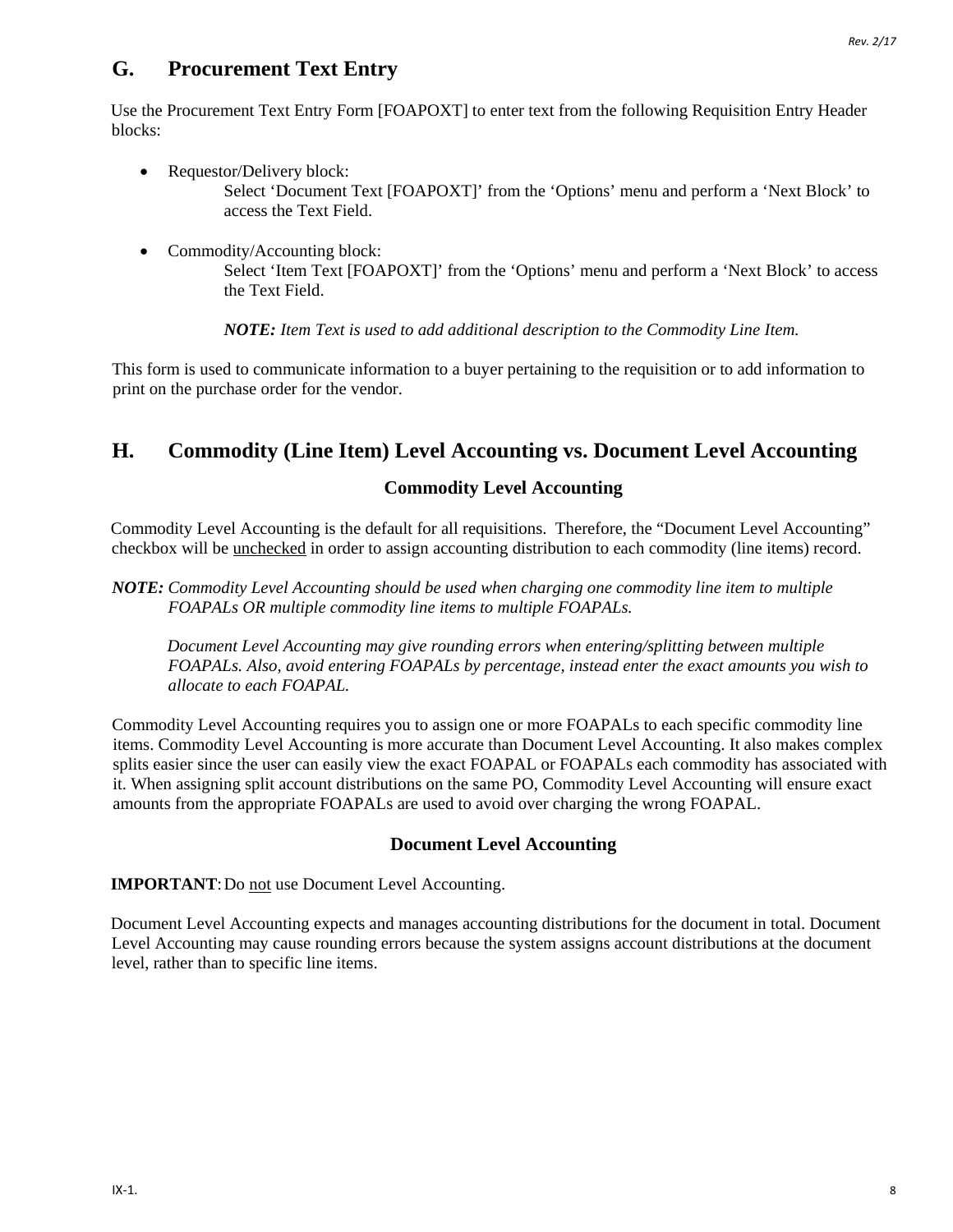#### **Fixed Asset/Capital Outlay (707XXX) Items**

Commodity accounting should always be used when Fixed Asset/Capital Outlay Items are charged specifically to a capital outlay account code and non-capital outlay items are charged specifically to a non-capital outlay account code. If this separation is not done with commodity accounting then a Fixed Asset adjustment will be necessary.

Commodity accounting should always be used when automatic capitalization is engaged since Fixed Asset adjustments are greatly reduced. Capital outlay items are charged specifically to the capital outlay account codes and non-capital outlay items are charged specifically to a non-capital outlay account codes and when doing split accounts on the same PO to ensure exact amounts from the appropriate FOAPAL are used, can help to avoid over charging the wrong FOAPAL

*NOTE: Budgets are also affected by Change Orders based on the type of level accounting selected.*

## **I. Banner Receiving**

Receipt acknowledgement is managed with the Banner receiving module. The receiving module contains the forms used in the process of receipt, adjustment, and return of goods and services. Banner's optional receipt required allows payment of an invoice only after matching invoiced items are correctly received. The invoiced and received commodity item quantities must match in order to pay.

### **J. The Banner Requisition to Payment Process**

The following flow chart displays an overview of how the process flows in *Banner* from the time a requisition is submitted until it is paid.

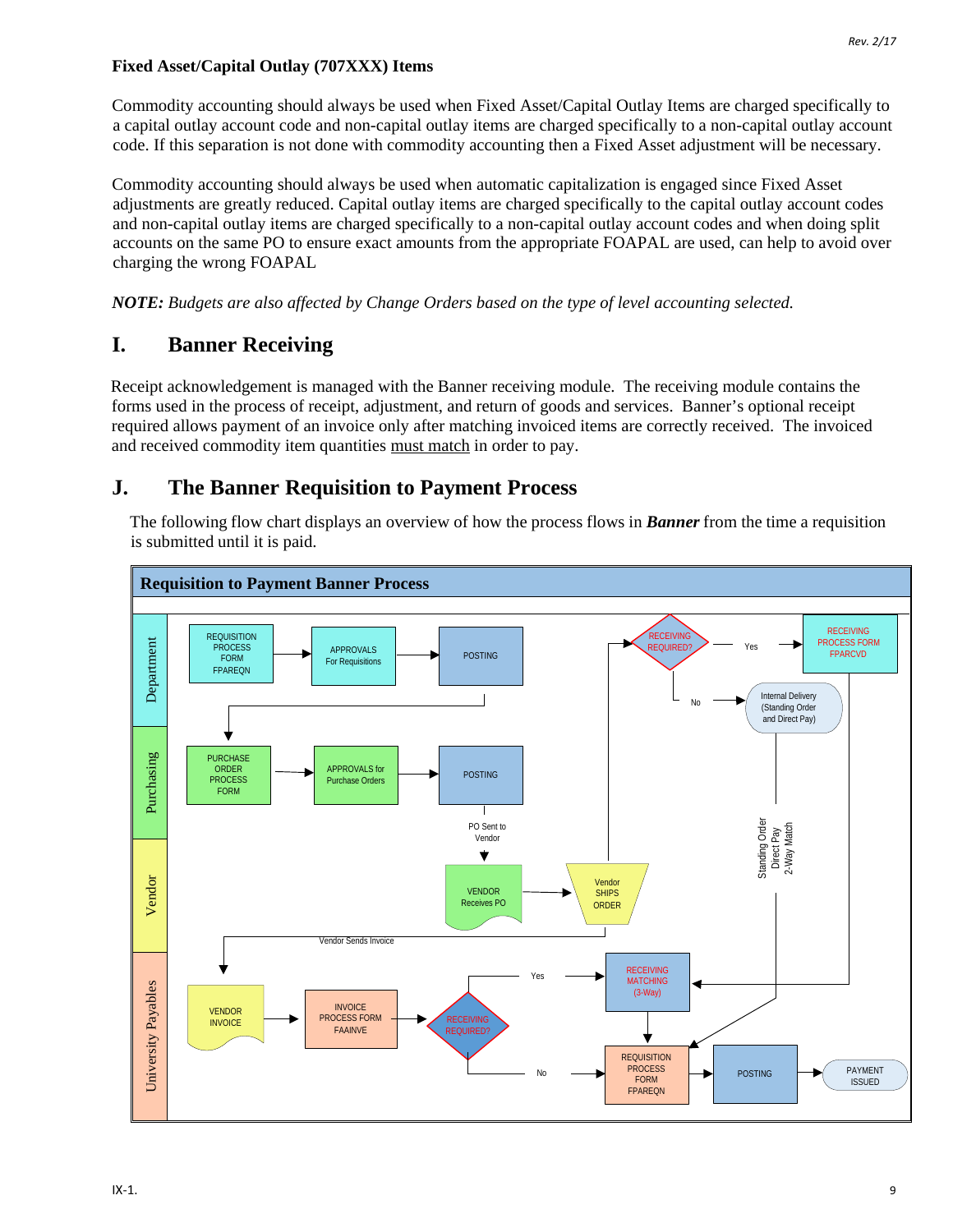### **Department Responsibilities**

- Create and submit a properly completed requisition.
	- o Select the correct vendor.
	- o Provide accurate data for Commodity, Quantity, Price and FOAPAL(s). Use your Index Code to assure you use the correct FOP.
	- o Determine accounting type for the requisition once the accounting type is established on the requisition it **cannot** be changed by Purchasing or Accounts Payables.
		- **Document Level Accounting:** *(Not used by NSU)*
			- **Does not link** any line item to a specific accounting distribution.
			- **All** items on the requisition will be charged to one or more **FOAPAL's**.
			- May cause rounding errors.
		- **Commodity Level Accounting:**
			- Default setting in *Banner* (there is a not check in the Doc Acctg box).
			- **Does link** each line item to a specific accounting distribution. For this option, leave the **Doc Acctg** box **unchecked**.
			- Assign accounting distributions (**FOAPAL's**) to each line item.
	- o Complete the department approval process.
	- o Complete appropriate receiving documentation upon receipt of vendor's goods and services.
	- o Resolve with Purchasing, Accounts Payable and Vendor payment issues.

## **Purchasing Responsibilities**

- Review the requisition.
- Ensure that appropriate purchasing policies and procedure are followed.
- Create the purchase order.
- Complete any required purchasing approval processes.
- Send the completed purchase order to the vendor, when appropriate.

### **Vendor Responsibilities**

- Acknowledge receipt of the order.
- Ship or deliver the goods and services.
- Send or deliver the invoice with properly documented purchase order number, if applicable, to:

NSU – Business Affairs Accounts Payable PO Box 5685 Natchitoches, LA 71497

## **Accounts Payable Responsibilities**

- Process Vendor invoices by adjusting invoice line items to PO line items when appropriate to complete a 3way match, 2-way match, or a Direct Pay.
- Ensure that appropriate accounts payable policies are followed.
- Resolve payment issues with Purchasing Department, NSU Requesting Department and Vendor.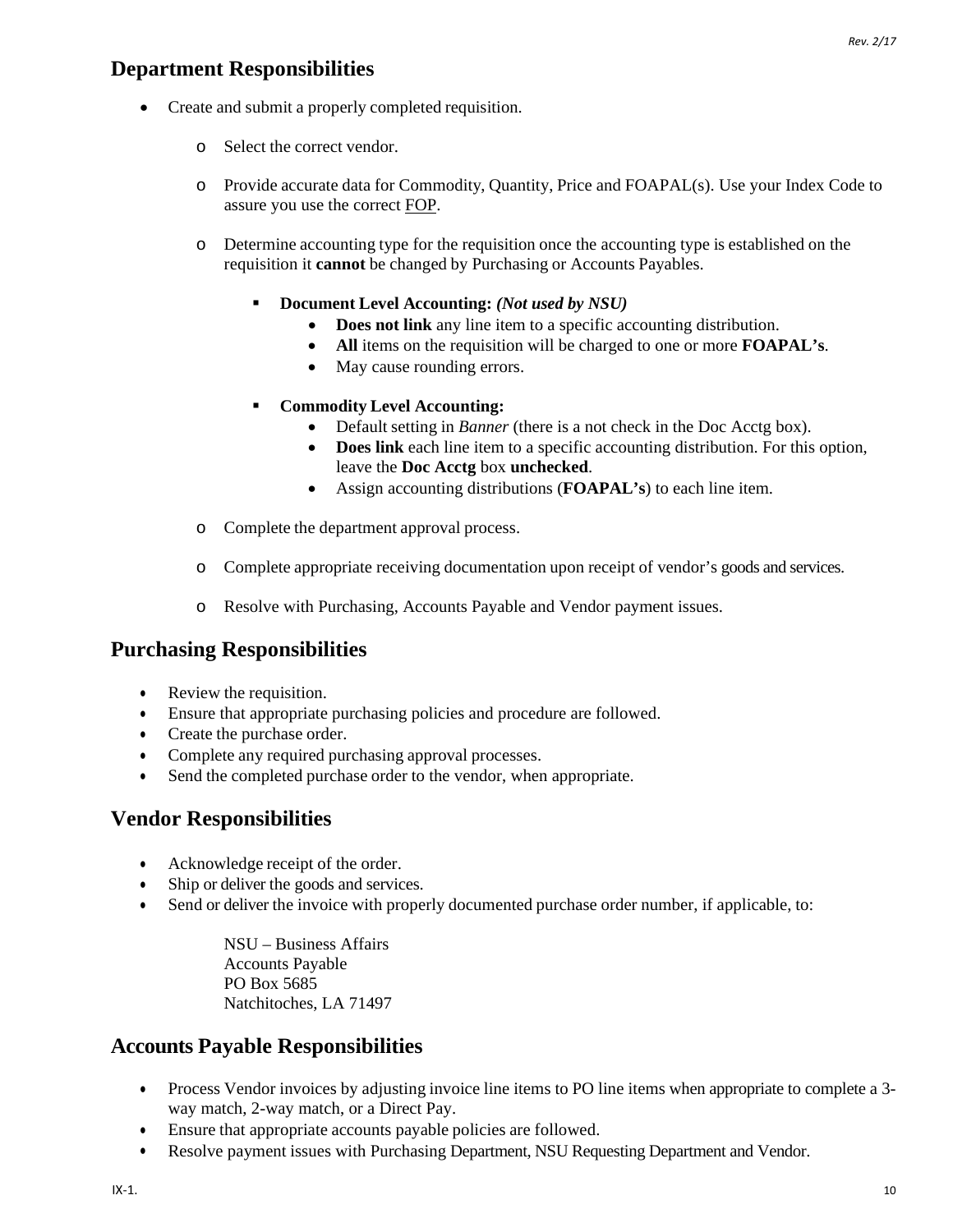### **K. Completing the Purchase Requisition Worksheet**

#### **Budget Unit Head or Designee**

- 1. Complete the *Purchase Requisition Worksheet* entering the following:
	- a. **Requisition Entry Section:**
		- i. **Delivery Date**: The realistic delivery date that the goods/services are to be delivered. The date must be reasonable and same or later than the transaction date which is usually the current date.
		- ii. **Comments (PO Type)**: Refer to the NSU Purchase Order Type table. Enter the appropriate NSU PO Type.
		- iii. **Document Text**: List special directions, delivery requirements, notes to Purchasing or a vendor, etc. Give complete details as to the support documents necessary to complete the Purchase Order process. Also, forward the support information to Business Affairs – Purchasing Section by attaching to the Business Affairs Transmittal Cover Sheet. Examples of support documents are as follows:

Telephone/Fax Quotation Tabulation **Ouotes** Justification Memos Enclosures/Order Forms that need to be mailed with the payment/check

- iv. **Commodity Level Accounting** or **Document Level Accounting**: Identifies the accounting distribution for your expenditures
	- 1. **Commodity Level Accounting**: It is the default for all requisitions and should not be changed
	- 2. **Document Level Accounting**: Do not check this box.

#### b. **Requestor/Delivery Information:**

- i. **Organization:** Enter the Organization Code. See Index Code (Budget Unit Account Code) by Major Fund, Index, Fund, and Program, Grant and Contract Codes section in the Banner Finance Ledgers and Chart of Accounts section of the Banner Finance Departmental User's Guide.
- ii. **Email:** Enter the email address of the Requestor
- iii. **Phone:** Enter the phone number of the Requestor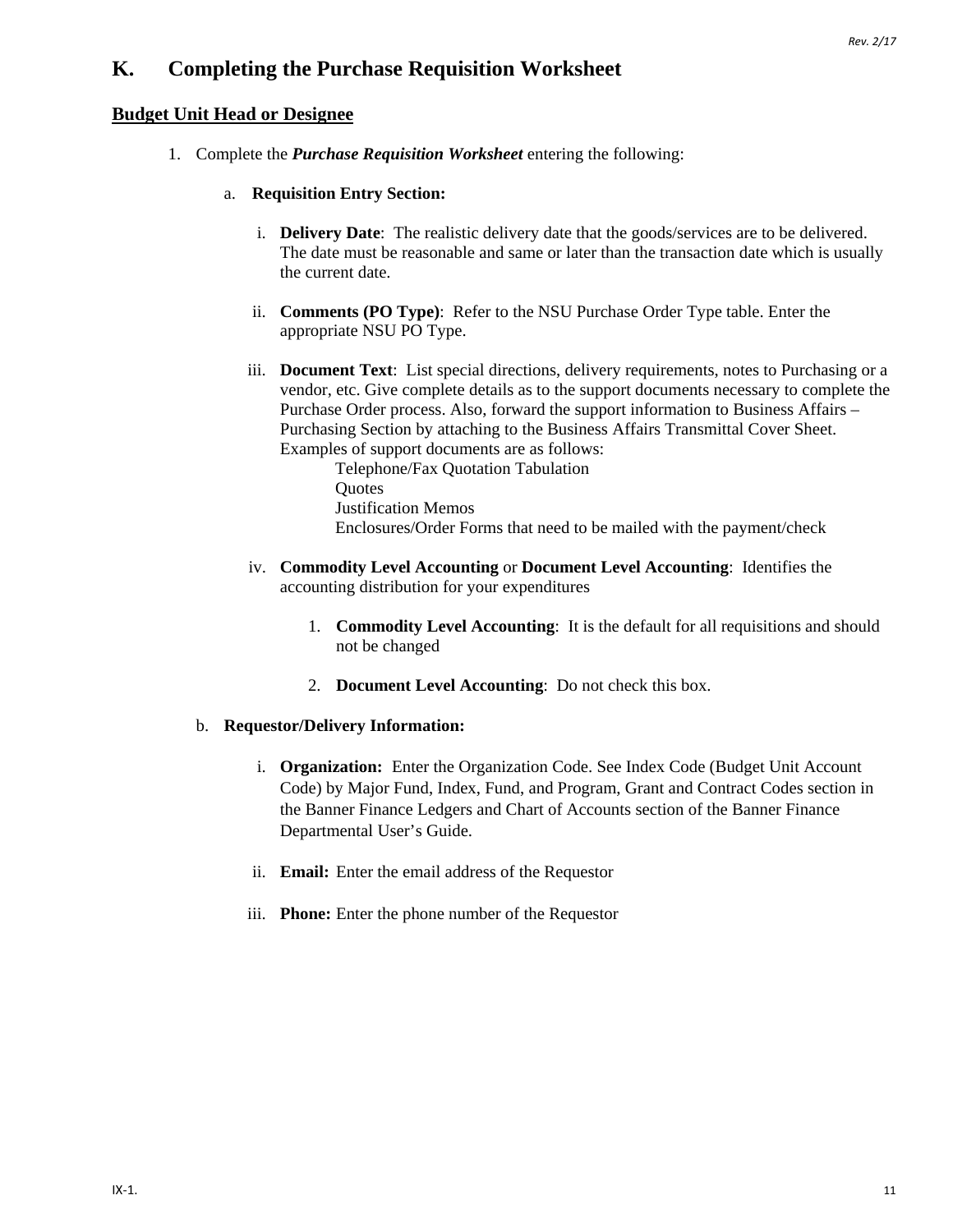- iv. **Ship To:** Enter the Banner Finance two (2) letter Ship To Code. The options are:
	- CF Child and Family Network LE Leesville Campus
	-
	- CR Central Receiving NU College of Nursing
	- DD Department Delivery *(\*Detailed instructions for Department Delivery must be entered in the Document Text field)*
	- CP CENLA Programs ND No Delivery Required
		-
		- PU Department will Pick Up
		-
		- WL Watson Library
	- **NOTE:**All Capital Outlay purchases must be shipped directly to Central Receiving. However, departments are encouraged to have items shipped directly to your office location.
- v. **Attention To:** Enter the name of the Organization Unit requesting the commodities

#### c. **Vendor Information:**

- i. **Vendor ID:** Enter the Banner Vendor ID number. The ID can be located by query on Banner Form FTIIDEN. For a detailed explanation of querying for a Vendor ID, refer to the Vendor Information section in the Purchase Requisition Processing User's Guide in the Banner Finance Departmental User Guides.
- ii. **Vendor Name:** Enter the Vendor name and address that the Purchase Order will be mailed to
- iii. **Vendor Contact:** Enter the name of the Vendor Contact who is processing the order

#### d. **Commodity/Accounting Information:**

- i. **Commodity Line Item Description:** Enter all relevant specifications for the commodity, i.e. item name, serial number, model number, etc. Prepare the Completing Requisition Specifications template at the end of this procedure, attach it to the Business Affairs Transmittal Cover Sheet and forward to Business Affairs/Purchasing Section. Be sure to reference the Banner requisition number.
- ii. **U/M:** Enter the unit of measure for the item requested
- iii. **Qty:** Enter the quantity of the item to be requested
- iv. **Unit Price:** Enter the unit price of the item to be requested
- v. **Total:** Enter the total price of the item to be requested (Qty x Unit Price = Total)
- vi. **Index:** Enter the Index Code. See Index Code (Budget Unit Account Code) by Major Fund, Index, Fund, and Program, Grant and Contract Codes section in the Banner Finance Ledgers and Chart of Accounts section of the Banner Finance Departmental User's Guide.
- vii. **Acct:** In the Banner User Guides, Departmental, II. Ledgers and Chart of Accounts, Section D - General Ledger Balance Sheet Accounts, beginning on page 18, locate the appropriate Banner Account code. The Account Code is the expenditure code that identifies the specific expenditure and must be entered with each transaction.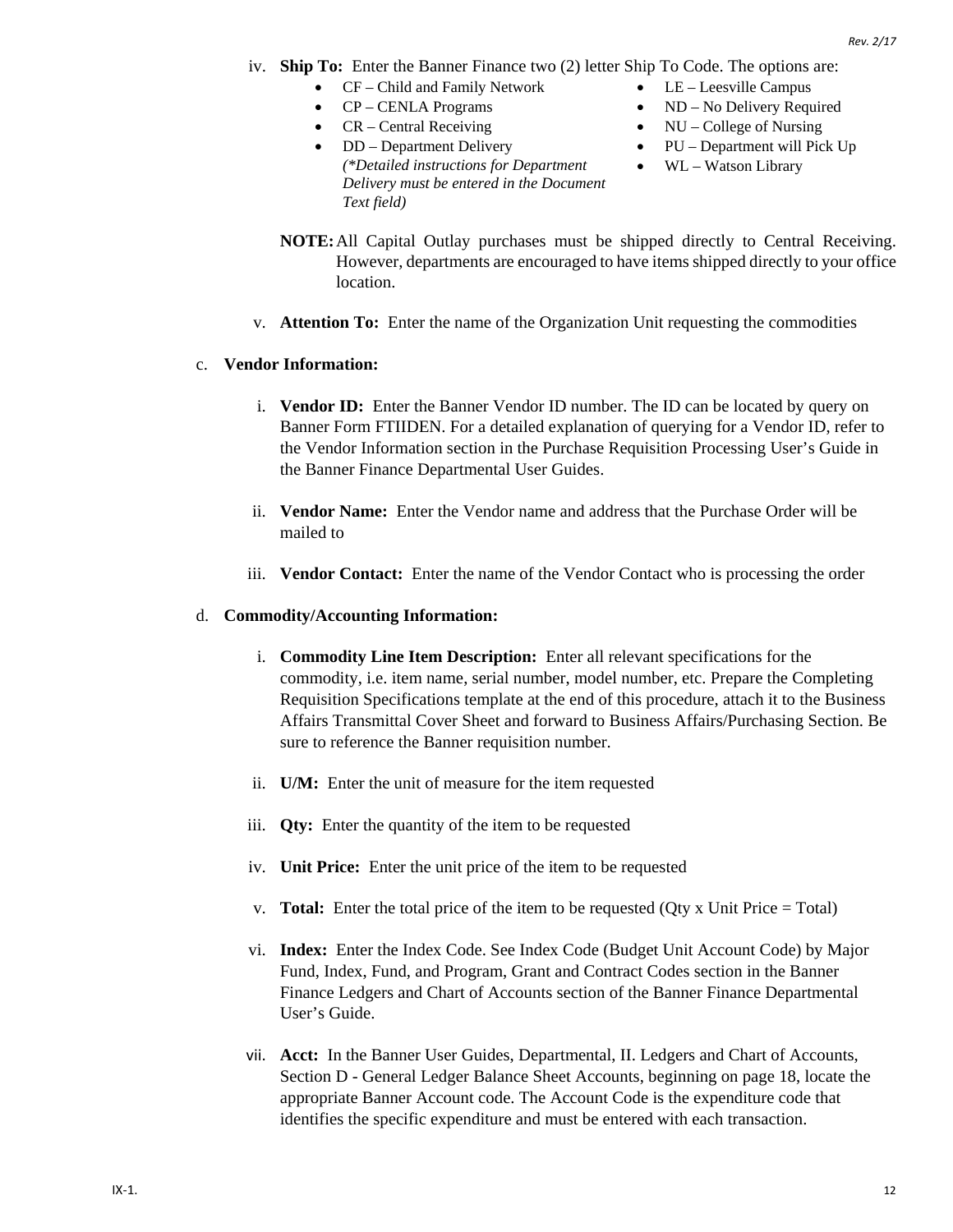- 2. Enter information into Banner using the Purchase Requisition Worksheet.
- 3. Write the Banner Requisition number on the Purchase Requisition Worksheet.
- 4. Retain for your records.

*NOTE: If Requisition is being "Completed Outside of the Purchasing System", route the Purchase Requisition Worksheet for the appropriate signatures, and send to Business Affairs – Purchasing Section.*

### **L. Completing Requisition Specifications**

#### **Entering Requisition Items Correctly:**

The following are examples of commodity descriptions required to prepare correct specifications. These examples will assist you in the completion of a Requisition. This will provide you with the essential information commonly needed for routine recurring purchases and will help expedite your purchases.

Enter the following information when you create your Requisition:

#### **For State Contract PR's:**

Enter 6-Digit State Contract Number (404099)

Enter 5-Digit State Contract Line Number (10022) **Only one (1) State Contract to one (1) Vendor per Requisition**.

#### **For Renewable Contract or Time Specific PR's:**

Enter the contract beginning date and ending date (Fiscal Year: July 1 through June  $30<sup>th</sup>$ )

Enter the following in the respective columns in the body of the Requisition in accordance with the Specification Template layout:

- 1. **Item**: Item reference number beginning with Item Number 1.
- **2. Description (Complete Product Description/Specifications/Scope of Work):**
	- a. Enter the Title of the Commodity or Scope of Work. (Commodity: Computer, Printer, Ink Cartridges, Watercolor Paint, Books, Videos, etc. Scope of Work: Carpet Removal and New Installation).
	- b. Enter the Brand Name of the Commodity (Nike, Hewlett Packard, Canon, Rembrandt, John Deere, Hand, etc.).
	- c. Enter the Model and/or Catalog Number of the Commodity. (HP 4050TN, Cheap Joe's Catalog #RW103, Fisher Scientific #02-0001)
	- d. Enter the Complete Commodity/Scope of Work Description:

**Type:** If paper, what kind of paper? Bond, Weight, Watercolor, Laser, Vellum, Watercolor, Offset, etc.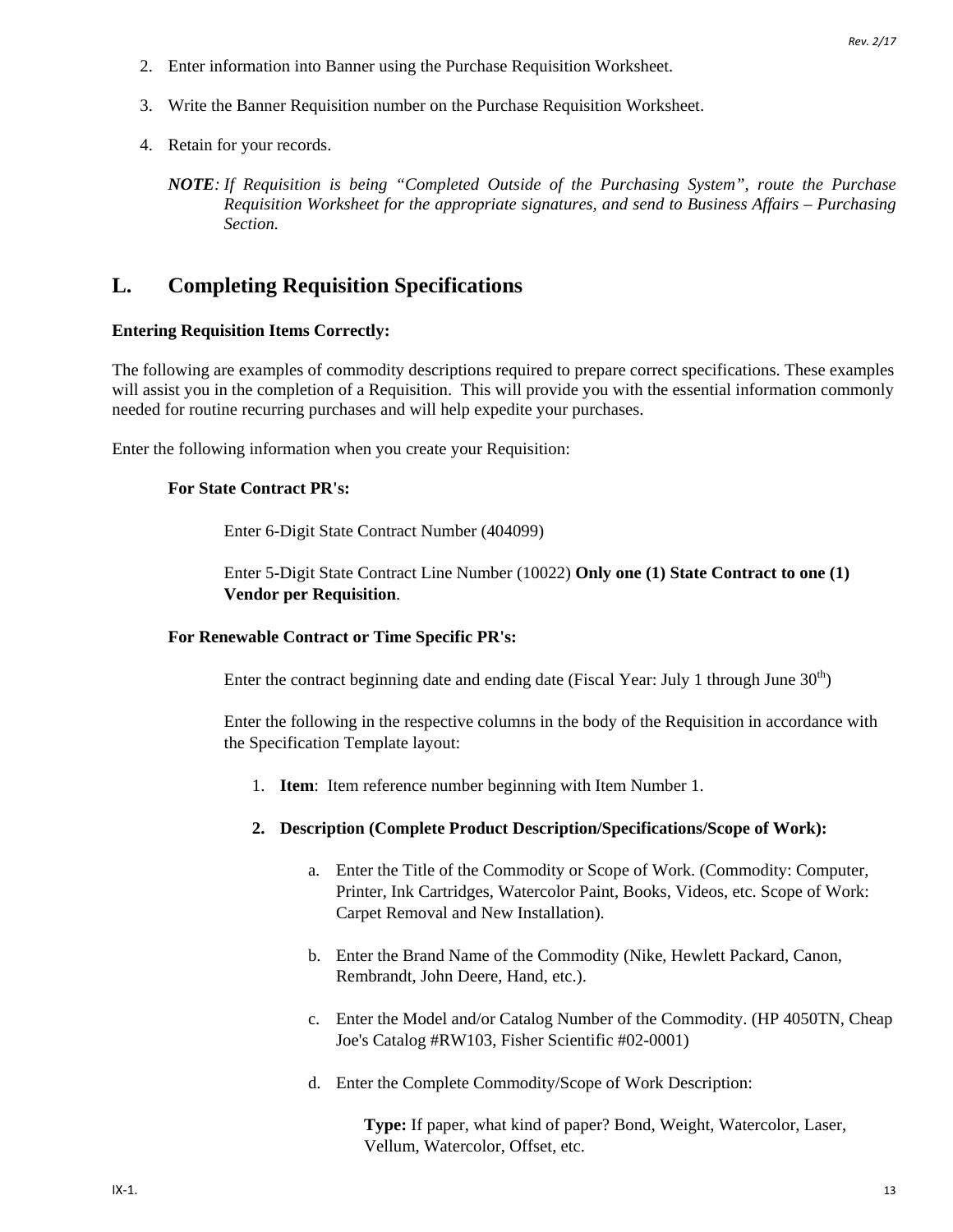**Size:** Approximately 42"H x 24"W x 32"L Always use a measurement and a description, i.e. H=Height, W=Width.

**Color:** Red, White, Walnut, Black Frame, Gray Fabric, etc.

**Speed/Capacity:** 1000 MHz, 600 dpi, 6 Sheets per Minute, 12 Horsepower, etc.

**Packaging:** List Quantity in Packaging: 25/Box, 100/Carton, 500Ream, 100/Case.

**Labor Cost:** Any Labor, Installation, Setup Charges for Scope of Work.

**Quantity** (Product Quantity): Quantity of item Requested.

**Unit** (UOM – Unit of Measure): Unit of Measure for item see attachment #4 for Unit of Measure (UOM) List for standard UOM to be used.

**Unit Price:** Estimated (or Actual) Unit price for items.

Total Price: Quantity X (times) Unit Price.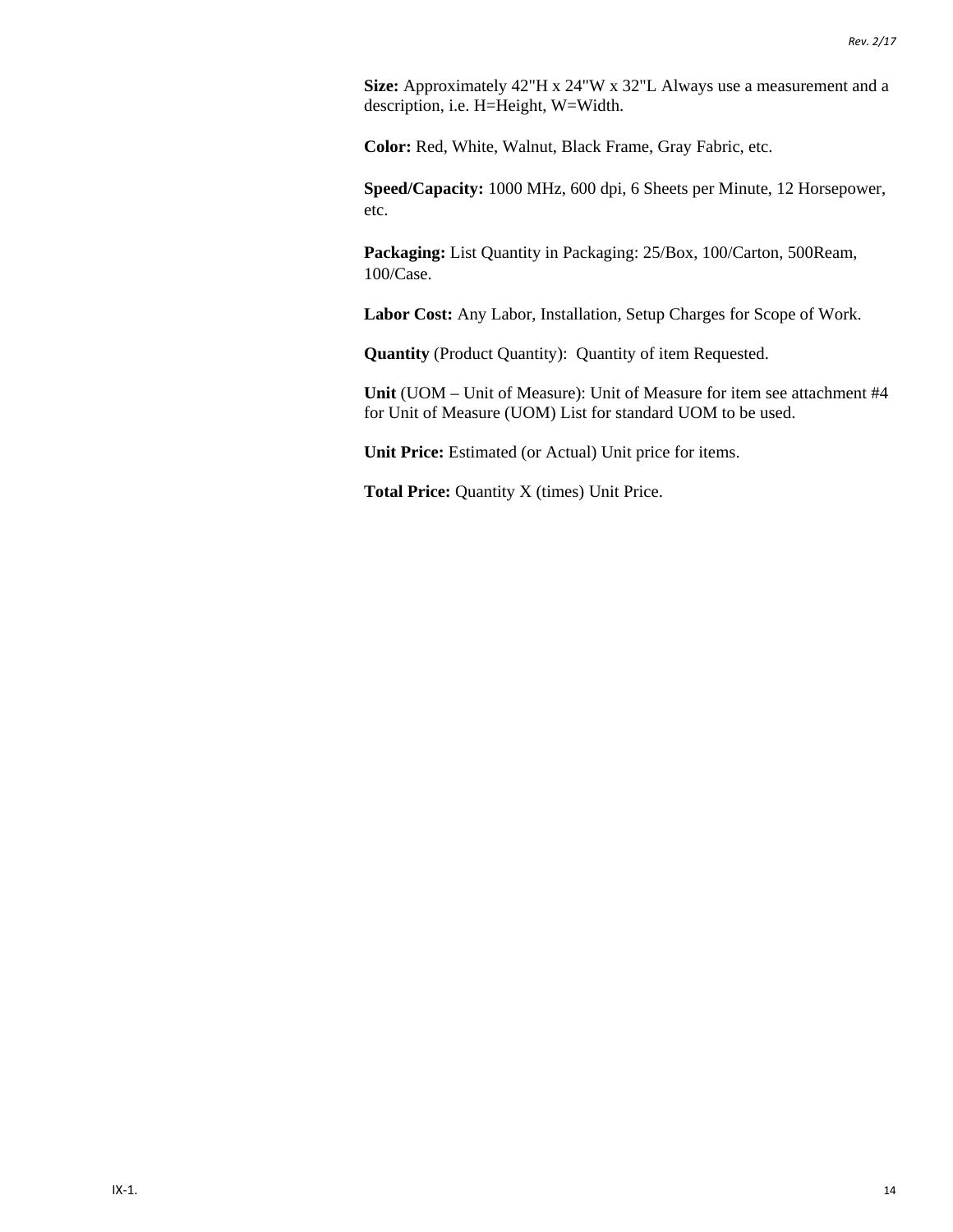#### **Purchase Requisition Specification Template Examples**

| <b>Item</b><br><b>Number</b> | <b>Complete Product Description/Specification/Scope of Work</b>                                                                                                                    | Product<br><b>Quantity</b> | $UOM -$<br>Unit of<br><b>Measure</b> | Unit<br>Price | <b>Total Price</b> |
|------------------------------|------------------------------------------------------------------------------------------------------------------------------------------------------------------------------------|----------------------------|--------------------------------------|---------------|--------------------|
|                              | <b>EXAMPLE #1</b>                                                                                                                                                                  |                            |                                      |               |                    |
|                              | Example of <b>Incorrect</b> Specifications                                                                                                                                         |                            |                                      |               |                    |
|                              | Crimson W466 (AA)                                                                                                                                                                  |                            |                                      |               | \$36.80            |
|                              | Example of <b>Correct</b> Specification<br><b>Watercolor Paint:</b><br>Brand: Windsor & Newton<br>#W466<br>$14mL$ Tube<br>(AA) Extremely Permanent<br>Color: Perm Alizarin Crimson | $\overline{4}$             | <b>Tubes</b>                         | \$9.20        | \$36.80            |

| <b>Item</b><br><b>Number</b> | <b>Complete Product Description/Specification/Scope of Work</b> | <b>Product</b><br>Quantity | $UOM -$<br>Unit of<br><b>Measure</b> | Unit<br><b>Price</b> | <b>Total Price</b> |
|------------------------------|-----------------------------------------------------------------|----------------------------|--------------------------------------|----------------------|--------------------|
|                              | <b>EXAMPLE #2</b>                                               |                            |                                      |                      |                    |
|                              | Example of <b>Incorrect</b> Specifications                      |                            |                                      |                      |                    |
|                              | Task Chair Ouill #033-8948GY                                    | 5                          |                                      |                      | \$1,375.00         |
|                              | Example of <b>Correct</b> Specification                         |                            |                                      |                      |                    |
|                              | Fully Adjustable Task Chair:                                    | 5                          | Each                                 | \$275.00             | \$1,375.00         |
|                              | Brand: Globe                                                    |                            |                                      |                      |                    |
|                              | Quill Catalog #033-0894GY                                       |                            |                                      |                      |                    |
|                              | <b>Black Frame with Grey Fabric</b>                             |                            |                                      |                      |                    |
|                              | Single Lever Controls Back & Seat Angles                        |                            |                                      |                      |                    |
|                              | Adjustable Back height, Gas-Lift Seat                           |                            |                                      |                      |                    |
|                              | Seat Height Adjusts from Approximately 17-22"                   |                            |                                      |                      |                    |
|                              | Back Approximately: $18-1/2$ "H x $19-1/2W$                     |                            |                                      |                      |                    |
|                              | Seat Approximately: 19-1/2"W x 17"D Assembly Required           |                            |                                      |                      |                    |

| <b>Item</b><br><b>Number</b> | <b>Complete Product Description/Specification/Scope of Work</b>          | <b>Product</b><br>Quantity | $UOM -$<br>Unit of<br><b>Measure</b> | Unit<br>Price | <b>Total Price</b> |
|------------------------------|--------------------------------------------------------------------------|----------------------------|--------------------------------------|---------------|--------------------|
|                              | <b>EXAMPLE #3</b>                                                        |                            |                                      |               |                    |
|                              | Example of <b>Incorrect</b> Specifications                               |                            |                                      |               |                    |
|                              | Mowing for Leesville/Fort Polk                                           |                            |                                      |               | \$2,000.00         |
|                              | Example of Correct Specification                                         |                            |                                      |               |                    |
|                              | Lawn Care at NSU-Leesville/Fort Polk Center:                             | 16                         | Mowing                               | \$125.00      | \$2,000.00         |
|                              | Contract Period: July 1, 2015 through June 30, 2016                      |                            |                                      |               |                    |
|                              | Furnishing all labor, tools, equipment and other necessary               |                            |                                      |               |                    |
|                              | equipment for the following per visit. Ground Maintenance                |                            |                                      |               |                    |
|                              | is to include the picnic area in and around NSU-                         |                            |                                      |               |                    |
|                              | Leesville/Fort Polk Head Start playground site. The                      |                            |                                      |               |                    |
|                              | estimated number of mowings for one year is 16. This is an               |                            |                                      |               |                    |
|                              | estimated amount and could increase or decrease during the               |                            |                                      |               |                    |
|                              | contract renewal periods.                                                |                            |                                      |               |                    |
|                              | Lawn Mowing<br>$l_{\cdot}$                                               |                            |                                      |               |                    |
|                              | 2.<br>Cutting Area Not Accessible by Mower with Weed                     |                            |                                      |               |                    |
|                              | Eater or Equivalent                                                      |                            |                                      |               |                    |
|                              | $\mathfrak{Z}$ .<br>Blow, Vacuum, or Sweep Paths, Sidewalks, Patios, and |                            |                                      |               |                    |
|                              | Door Entrances After Each Mowing                                         |                            |                                      |               |                    |
|                              | Trim Fringe Left by Mower Around Buildings, Trees<br>4.                  |                            |                                      |               |                    |
|                              | and Sidewalks                                                            |                            |                                      |               |                    |
|                              | Mow and Weed Eat in and Around Fenced Area<br>5.                         |                            |                                      |               |                    |
|                              | <b>Behind Campus</b>                                                     |                            |                                      |               |                    |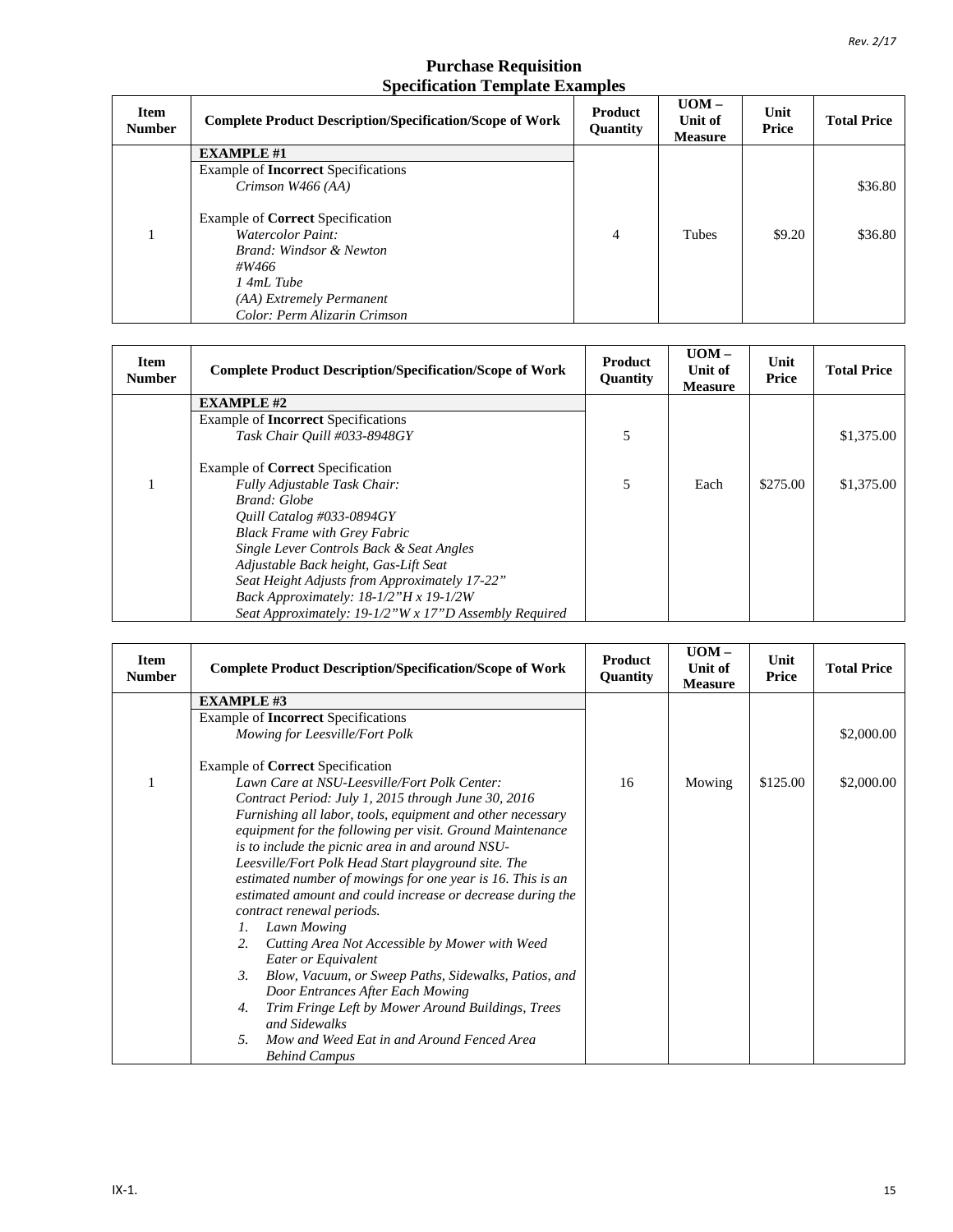## **M. The Requisition Entry Form – Quick Reference**

|                                                                            | The table below shows the information blocks with the corresponding information needed for each.                                                                                                                                                                                                                                                                                                   |
|----------------------------------------------------------------------------|----------------------------------------------------------------------------------------------------------------------------------------------------------------------------------------------------------------------------------------------------------------------------------------------------------------------------------------------------------------------------------------------------|
| <b>FPAREQN</b>                                                             | There are two Options:                                                                                                                                                                                                                                                                                                                                                                             |
| <b>Requisition Number</b><br>1.<br><b>Block</b><br>(Key Information Block) | Next Block [Ctrl+Pg Down] for a new requisition. Banner will assign a new<br>$\bullet$<br>requisition number (seven digits, i.e. RXXXXXX) after the vendor is chosen.<br>Enter a Requisition number or use the search feature to locate an existing<br>$\bullet$<br>requisition to modify and complete it.<br>NOTE: Once a requisition has been completed using FPAREQN, it cannot be<br>modified. |
| <b>FPAREQN</b>                                                             | Enter the following information:                                                                                                                                                                                                                                                                                                                                                                   |
| <b>Requisition Entry</b><br>2.                                             | Order Date (Defaults to current date)<br>$\bullet$                                                                                                                                                                                                                                                                                                                                                 |
| <b>Header Block</b>                                                        | Transaction Date (Defaults to current date)<br>$\bullet$                                                                                                                                                                                                                                                                                                                                           |
|                                                                            | Delivery Date (enter expected delivery date)<br>٠                                                                                                                                                                                                                                                                                                                                                  |
|                                                                            | Comments (enter the NSU Purchase Order Type)<br>$\bullet$                                                                                                                                                                                                                                                                                                                                          |
|                                                                            | Document Level Accounting (Defaults to Commodity Level Accounting,<br>$\bullet$<br>therefore the box will be unchecked.)                                                                                                                                                                                                                                                                           |
|                                                                            |                                                                                                                                                                                                                                                                                                                                                                                                    |
| <b>FPAREON</b>                                                             | Enter the following information:                                                                                                                                                                                                                                                                                                                                                                   |
| <b>Requestor/Delivery</b><br>3.                                            | Requestor (Defaults to the user id information)                                                                                                                                                                                                                                                                                                                                                    |
| <b>Block</b>                                                               | COA (Defaults to N)<br>$\bullet$                                                                                                                                                                                                                                                                                                                                                                   |
|                                                                            | Organization (Enter the correct Organization number)<br>٠                                                                                                                                                                                                                                                                                                                                          |
|                                                                            | Ship To (Enter the Ship To code)<br>$\bullet$                                                                                                                                                                                                                                                                                                                                                      |
|                                                                            | $\bullet$<br>Attention To – Enter the Person requesting the purchase (if different from default)                                                                                                                                                                                                                                                                                                   |
|                                                                            | From the Options menu choose Document Text (FOAPOXT)                                                                                                                                                                                                                                                                                                                                               |
|                                                                            | Used to communicate special request to Purchasing or the Vendor                                                                                                                                                                                                                                                                                                                                    |
|                                                                            | Modify Clause (choose the appropriate code, if needed)<br>$\bullet$                                                                                                                                                                                                                                                                                                                                |
|                                                                            | Enter additional text if needed or required<br>$\bullet$                                                                                                                                                                                                                                                                                                                                           |
|                                                                            | Examples:                                                                                                                                                                                                                                                                                                                                                                                          |
|                                                                            | Written Quotes for Purchasing                                                                                                                                                                                                                                                                                                                                                                      |
|                                                                            | Invoices<br>Order Forms (Dues, Memberships, Subscriptions, etc.)                                                                                                                                                                                                                                                                                                                                   |
|                                                                            | Enclosures                                                                                                                                                                                                                                                                                                                                                                                         |
|                                                                            | NOTE: The additional text is for informational purposes for Purchasing, so Uncheck                                                                                                                                                                                                                                                                                                                 |
|                                                                            | the Print box.                                                                                                                                                                                                                                                                                                                                                                                     |
| <b>FPAREQN</b>                                                             | Enter the following information:                                                                                                                                                                                                                                                                                                                                                                   |
| <b>Vendor Block</b><br>4.                                                  | Vendor (Enter the correct vendor code, if known, or Click drop down to search<br>$\bullet$                                                                                                                                                                                                                                                                                                         |
|                                                                            | <b>FTIIDEN</b> to locate your vendor.)                                                                                                                                                                                                                                                                                                                                                             |
|                                                                            | <b>NOTE:</b> If the vendor that you need is not in the system, complete a Vendor Create<br>form and submit to Purchasing for processing. Enter a note to Purchasing<br>using Document Text (FOAPOXT) from the options menu. Example $-$<br>"Vendor not found. Submitted Vendor Create form and need to add as new                                                                                  |

*vendor"*

• Address Type (Enter PO for the Address Type) • Sequence (Defaults from the Address Type)